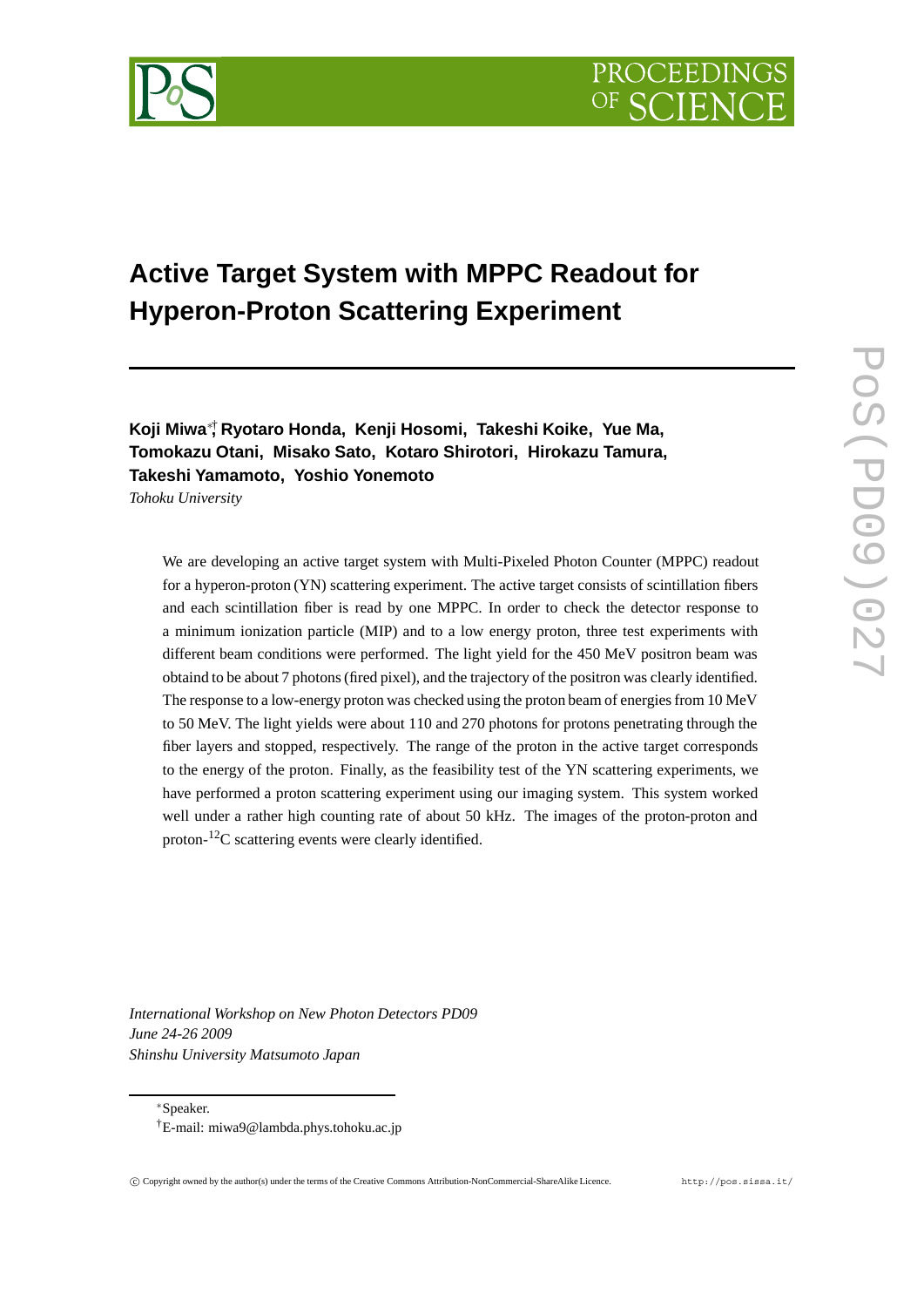## **1. Introduction of Hyperon Nucleon Scattering Experiment**

A hyperon-nucleon (YN) scattering experiment is the most direct way to understand the YN interaction, just as the nuclear (NN) force has been understood based on the abundant data of NN scattering. It is important to understand nuclear force from a quark level by introducing a new degree of freedom, "strangeness". Deep understanding of the one-boson exchange model can be obtained by including the YN interaction because new meson exchanges such as *K* and *K*∗ play an important role [1]. In a quark picture, by introducing strange quarks, interesting spin and isospin configurations, which is absent in the NN force, can appear. For example, in a  $\Sigma^+ p$  system, there is an isospin(*I*)-spin(*S*) configuration of  $(I, S) = (3/2, 1)$  where two quarks must be in the identical state and the large repulsive core due to the quark Pauli blocking is predicted [2] .

From experimental viewpoints, however, the YN scattering experiment is difficult due to the short life time of hyperons, and the data of the YN scatterings are quite poor. In order to perform the YN scattering experiment, a special experimental technique should be developed. The upgrade of a high speed imaging detector, which was used in the KEK experiment, is one possibility. In the KEK-PS, the YN scattering experiments (KEK-PS E289, E452) have been carried out with active targets using a Scintillation Fiber (Scifi) and a bulk Scintillator (SCITIC) [3, 4]. In the E289 experiment, the trajectories of the hyperon and scattered proton were detected as images using the Scifi and Image Intensifier Tube (IIT) for its readout. While the feasibility of using the active target was demonstrated, the number of observed events was about 30, which is not sufficient. The reason for this poor statistics was a slow operation of IIT. At J-PARC, we want to perform a high statistics experiment using kaon or pion beams of the intensity of more than  $10^6$ /spill. Now we are developing a high speed Scifi target system with a Multi-pixeled Photon Counter (MPPC) readout. The advantages of using MPPC are the followings.

- The time response is fast ( $<$  10ns), and MPPC can be operated under a high intensity beam.
- Gain is large ( $10^5 \sim 10^6$ ), and MPPC can detect one photon.
- MPPC can be operated in a magnetic field, and it can be placed inside a magnetic spectrometer.
- MPPC can trigger a reaction event using a pulse height information.

The detailed information about the future experiment can be found in the reference [5]. The responses to a minimum ionization particle (MIP) and a slow proton should be checked. We made a small prototype detector using 20∼50 scintillation fibers and MPPC readouts, and the positron and proton beams were irradiated to the prototype detector. As the feasibility test of the YN scattering experiment, we also performed a proton scattering experiment using our imaging system. In this contribution, we will report the results of these test experiments.

# **2. The Test Experiment with a 450 MeV** *e*<sup>+</sup> **Beam**

Basic requirements on the active target system for the YN scattering experiment are two, namely (1) to detect a MIP and (2) that MPPC can be operated in a magnetic field. In order to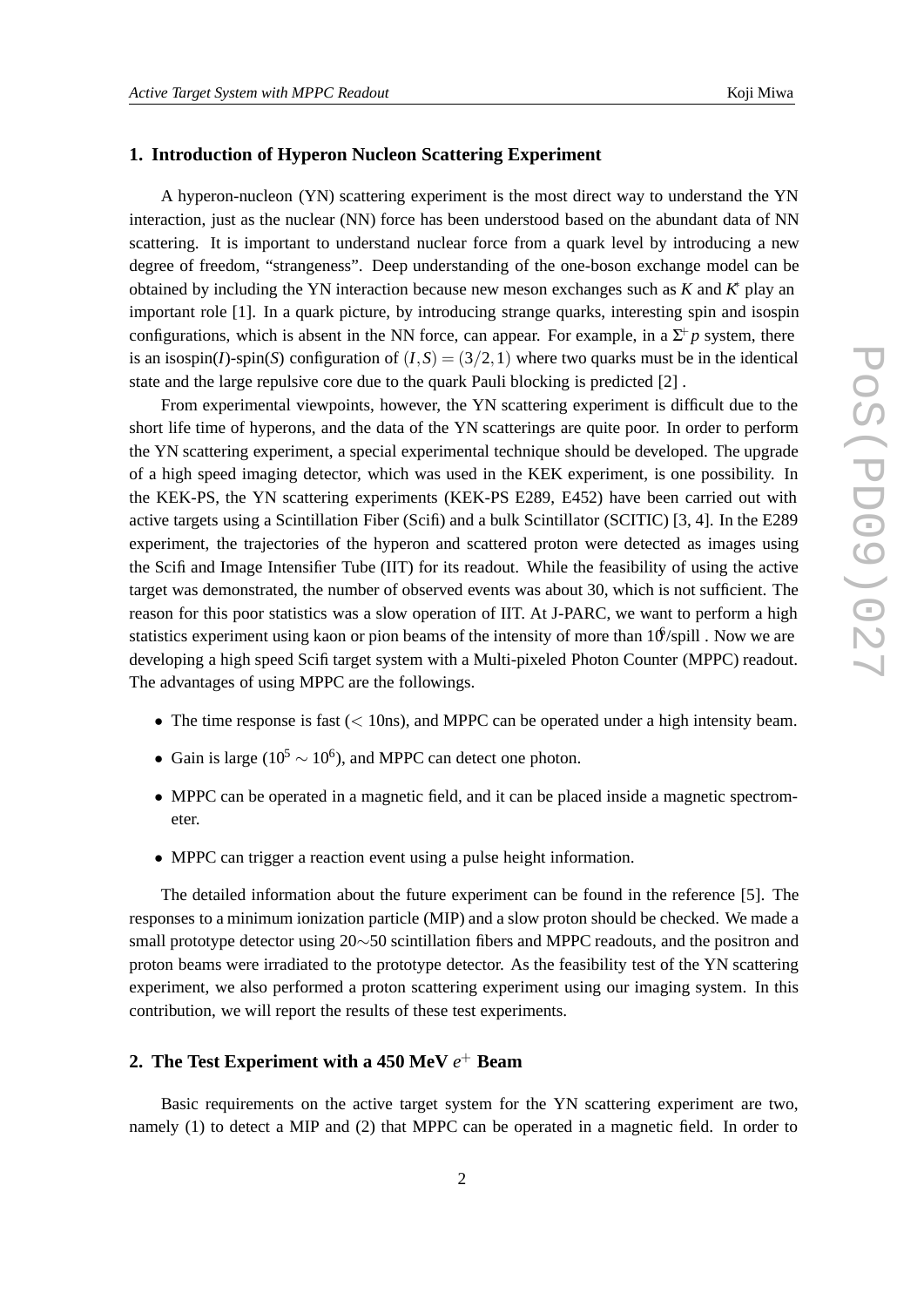evaluate these aspects, we performed a test experiment with 450 MeV  $e^+$  beam provided at the Laboratory of Nuclear Science (LNS)-Tohoku. We made a Scifi bundle of 5 segment and 4 layer configuration. We used 20 scintillation fibers (KURARAY SCSF-78SJ) whose square cross section was 1 mm  $\times$  1 mm. Hamamatsu MPPC (S10362-11-050C) with effective area of 1 mm  $\times$  1 mm was used. The effective area consisted of 400 pixels of APD whose size was 50  $\mu$ m × 50  $\mu$ m. The signal from MPPC was amplified by ORTEC Fast Amplifier (FTA 820). The Scifi and MPPC were placed in a gap of a magnet. The magnetic field was changed from 0 T to 1.06 T for the testing of the MPPC performance in magnetic fields.

Figure 1 shows the photon number detected by Scifi-MPPC system for the 450 MeV  $e^+$  beam (no magnetic field). The mean photon number was  $\sim$  7.8, which was a sufficient value. When more than 2 photons were demanded, the efficiency of detecting MIP was 95%. We confirmed that the photon number and the gain of MPPC did not change in the magnetic fields which was changed from 0 T to 1.06 T. Figure 2 shows images of the 5 segment and 4 layer Scifi when the  $e^+$  beam passed through it. The trajectory of the  $e^+$  beam is clearly identified.



**Figure 1:** Detected photon number by a scintillation fiber and MPPC system when a  $e^+$  beam passed through the fiber (no magnetic field). Each peak corresponds to the photon numbers detected by MPPC.



**Figure 2:** Images of 5 segment and 4 layer Scifi when  $e^+$  beam passed through the Scifi.

## **3. The Test Experiment with a Proton Beam**

The test experiment using a proton beam of the energy from 10 MeV to 50 MeV has been performed at the Cyclotron Radio Isotope Center (CYRIC) facility in Tohoku university. The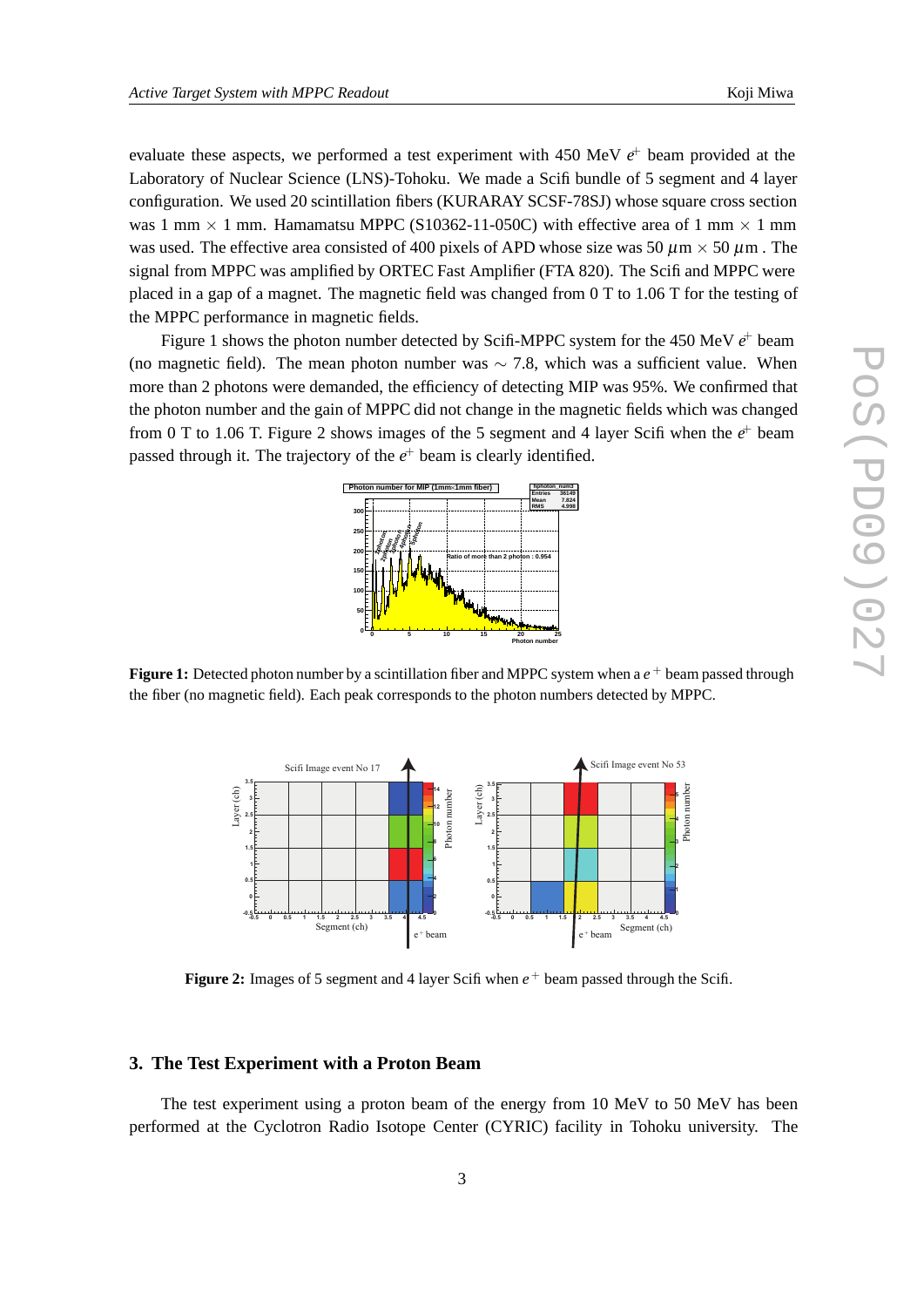purpose of the experiment was to check the light yield and the dynamic range of MPPC for a slow proton. The total energy deposit of a particle which is stopped inside the active target should be measured from the range. Therefore we checked the relation between the energy of the proton beam and its range inside the target by changing the energy of the proton beam.



**Figure 3:** The schematic view of the experimental setup. The left picture shows the Scifi active target made by 50 scintillation fibers. In each fiber, MPPC was connected at the one side. This active target was located inside a vacuum chamber. The secondary proton beam produced in the pp scattering at the CH  $_2$  target was irradiated to the active target. The pp scattering was tagged by the coincidence of the trigger counter and 1st layer of the active target. The energy and intensity of the primary proton were 77.52 MeV and 1∼5 nA, respectively. The vacuum in the chamber was  $10^{-3}$  Pa.



**Figure 4:** Typical event display of the 30 MeV proton. Each pixel corresponds to the scintillation fiber and the color corresponds to the energy deposit in the fiber. The proton stops at the sevenths layer and Bragg curve of *dE/dx* can be recognized.

The schematic view of the experimental setup is shown in Figure 3. The proton beam of 77.52 MeV was used as a primary beam. The intensity was set to be  $1 \sim 5$  nA. In order to irradiate various energies of proton beams, we used proton-proton scattering events at the polyethylene (CH2) primary target which were selected by taking a coincidence between a trigger counter and the first layer of the active target. By changing the angles of these detectors, proton beams from 10 MeV to 50 MeV were irradiated to the active target. The energy spread of the secondary proton beam was determined by the size of a slit ( $\phi$  3 mm) in front of the trigger counter, and it was expected to be  $\pm 1$  MeV. We made an active target of the 5 segment and 10 layer configuration Scifi bundle with 50 channels of MPPC readouts as shown in the left picture in Figure 3. Figure 4 shows a typical image of the 30 MeV proton beam which is stopped at the seventh layer. The color of each pixel corresponds to the energy deposit in each fiber. A typical Bragg curve showing the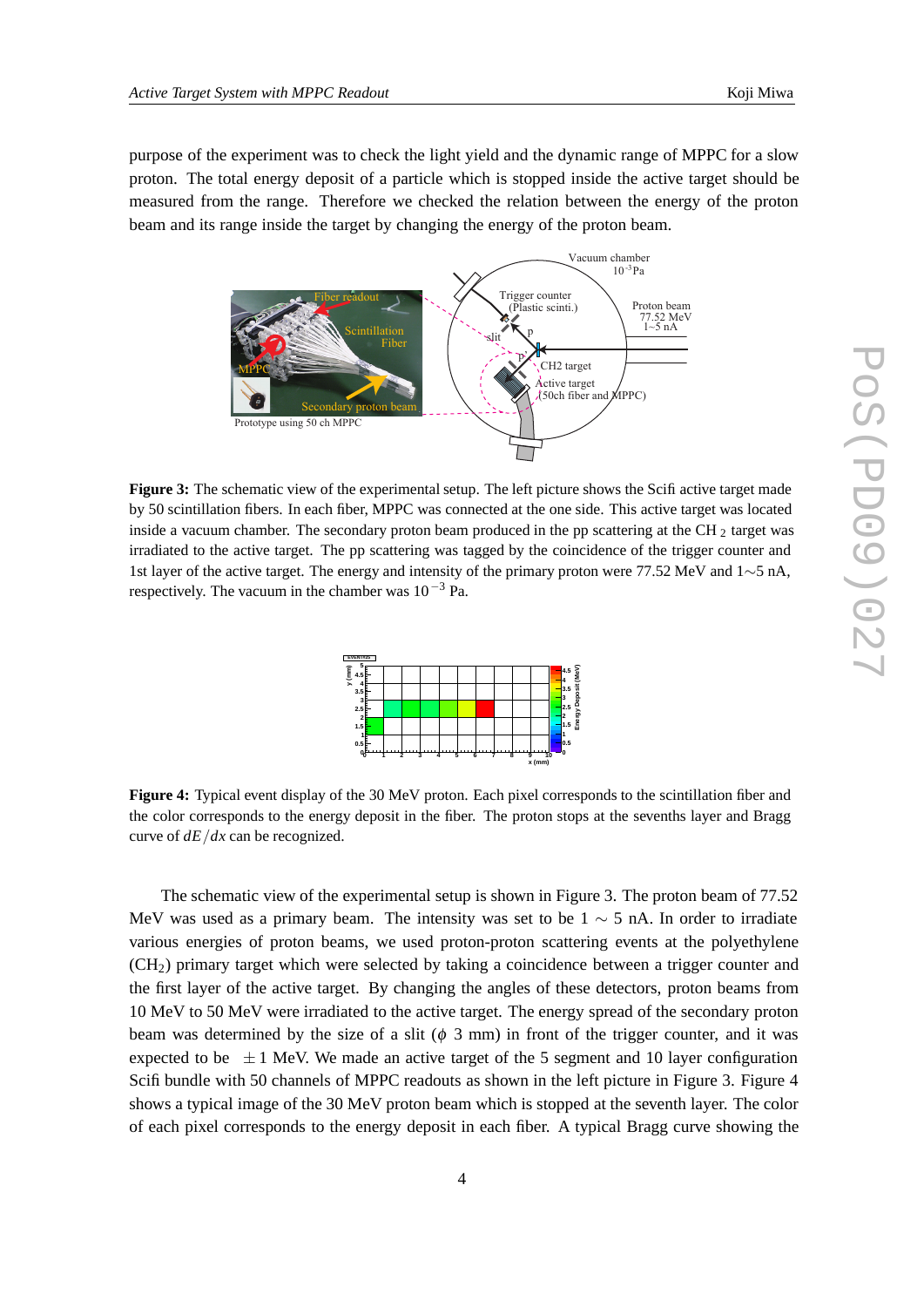variation of  $dE/dx$  as a function of the penetration depth in Scifi can be seen. The active target and the trigger counter were installed in a vacuum chamber at  $10^{-3}$  Pa.

At first, we discuss the response of each MPPC. The left and right figures in Figure 5 show the ADC spectra for the protons penetrating through the fiber and the protons stopped in the fiber, respectively. The upper axis corresponds to the calculated energy deposit. For the energy calibration, we irradiated 60 MeV proton beam which penetrated all layers of the active target. The obtained peak channel of each fiber was matched to the energy deposit calculated by a Monte Carlo simulation. Because the ADC gain for a single photon was measured to be  $\sim$ 10ch, the numbers of detected photons corresponded to 110 and 270 photons for the penetrating proton and stopped proton, respectively. From the previous experiment using the positron beam, the photon number for MIP partile is obtained to be ∼7. The ADC channel for MIP particle corresponds to ∼70 ch as shown by a hatched region in Figure 5. Therefore the signal from the slow proton or hyperon can be separated from the MIP particle and we can use the information of the energy deposit as a trigger to select a reaction event.

The left figure in Figure 6 shows the stopping layer for seven different energy proton beams. The range is consistent with the beam energy. The spread of the stopping layer can be explained by the spread of energy of proton beam. The right figure in Figure 6 shows the total energy deposit which is the sum of the energy deposit of all hit fibers. The tendency of the total energy deposit is consistent with the energy of proton. However the calculated value of the energy deposit and the incident beam energy is different. One of the possible reason is due to the saturation of the fired pixel. But this is not understood yet.



**Figure 5:** ADC spectra of one MPPC channel. The left and right figures show the ADC spectra for the penetrating and stopped protons, respectively. The upper axis represents the calculated energy deposit. The hatched region corresponds to the energy deposit for the MIP particles.

# **4. The** *pp* **and** *p*12**C Scattering Experiments Using The Prototype Detector**

Finally we report our test experiment to measure the proton double scattering experiment to investigate the feasibility of the YN scattering experiment. By using the prototype detector consisted of  $(CH)_n$ , the *pp* and  $p^{12}C$  scattering cross sections should be measured. We performed a proton double scattering experiment as shown in Figure 7. The secondary proton beam produced by the  $p^{12}$ C scattering at the primary <sup>12</sup>C target was irradiated to the active target made from 6 segment  $\times$  6 layer fibers. The active target was surrounded by trigger counters which were plastic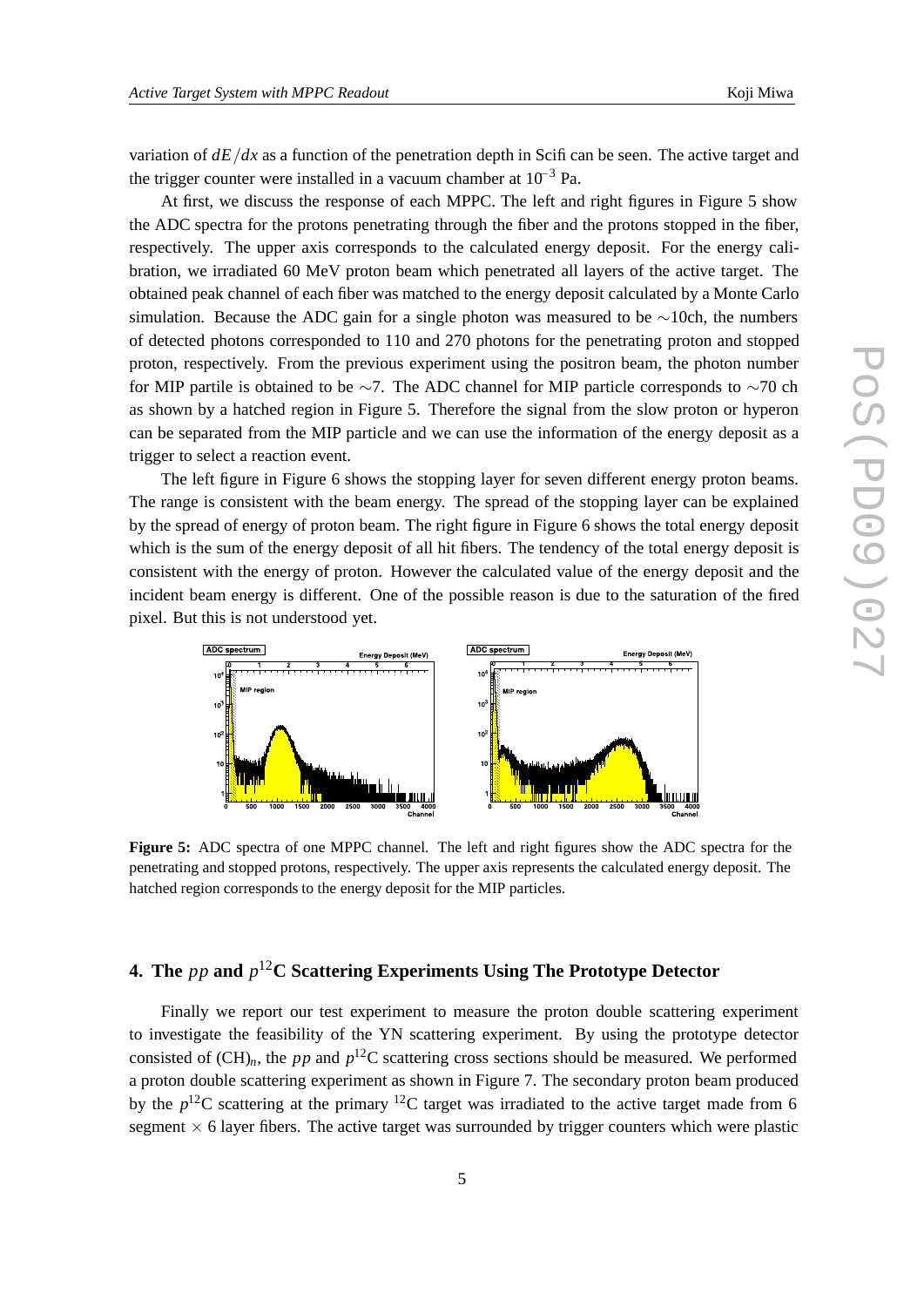

**Figure 6:** The stop layer distribution (left figure) and total energy deposit distribution (right figure) for various energy proton beams. The range is consistent with the beam energy. The total energy deposit is the sum of the energy deposit of all hit fibers.

scintillators read by MPPC in order to trigger the scattering events. In addition to the cross section measurement, we also tried to measure the left-right asymmetry in  $p^{12}$ C scattering, because <sup>12</sup>C has a high analyzing power of 0.95 for 60  $\sim$  80 MeV proton beam.

The intensity of primary beam was  $\sim 10^{11}$  Hz ( $\sim$ 100 nA) and the intensity of the secondary beam was ∼50 kHz. The left and right figures in Figure 8 show the typical event displays of the *pp* and  $p^{12}$ C scatterings, respectively. This system worked well under a rather high counting rate and the images of the scattering events were clearly identified. Now the analysis of cross section measurement is in progress.



**Figure 7:** The schematic view of the experimental setup of the  $pp$  and  $p^{12}C$  scattering experiment. The active target was made by 36 channel fibers of 6 segment and 6 layer configuration. The active target was surrounded by the trigger counters to tag the scattering event in the active target. The energy and intensity of the primary proton were 65 MeV and  $\sim$ 100 nA, respectively. The vacuum in the chamber was 10<sup>-3</sup> Pa.